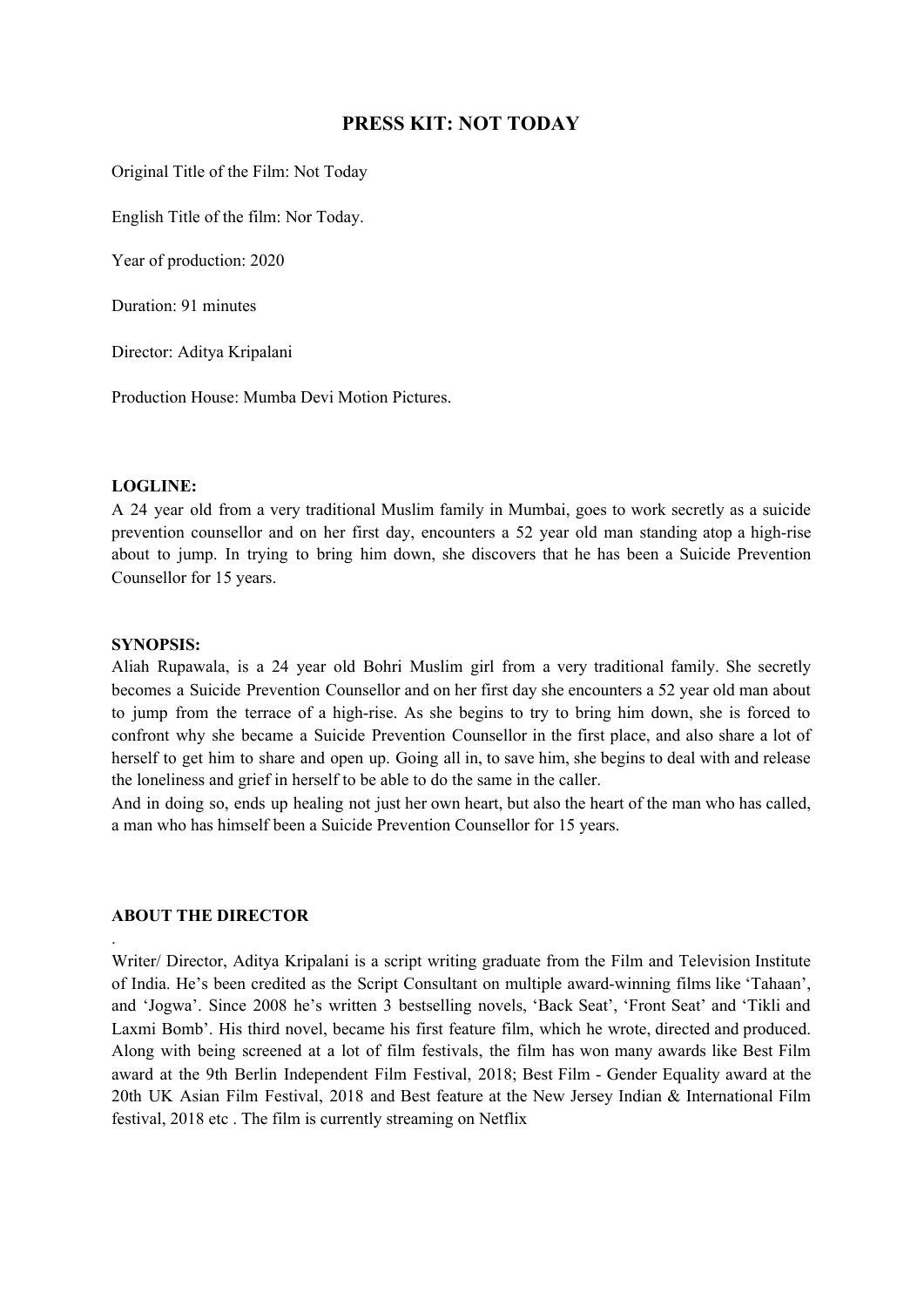In 2018, Aditya wrote his second film, 'The Incessant Fear of Rape', (Netflix which he also directed and produced. This film was also screened at various national and international Film festivals like Kala Ghoda Art festival in Mumbai and the 21st UK Asian Film Festival in London, UK,Garden State Film Festival, New Jersey. , Split Film Festival, Croatia.

In 2019, Aditya's third feature film, 'Devi Aur Hero' (The Goddess and the Hero) screened at the 25th Kolkata International Film festival,2019 and won Best film award in the NETPAC Category.

Aditya Kripalani has also been a writer and Creative Director in advertising in India, Singapore & Malaysia with wins at Cannes, the Korean Ad Stars and the Malaysian Kancil awards over the years.

### **DIRECTOR'S NOTES**

About 6 years I met someone through a friend who used to work in Suicide Prevention. Whether people killing themselves is alright is something that has forever been debatable. But when someone takes it upon themselves to try to convince people who call in, to not end their lives, they go through a tremendous amount of anguish, guilt, anger, pain and grief themselves. Because unlike the job of a regular counsellor, for a Suicide Prevention Counsellor, not succeeding doesn't mean an unhappy client, it means the death of the client. And this made me want to explore the mind of a Suicide Prevention Counsellor and a young one at that, one who is dealing with her first day as an SPC. And her first dangerous call.

Added to that I also wanted to explore Suicide Prevention in a city like Mumbai where the condition of these centres is ridiculously bad. People sit around one large table and almost whisper into a call.

I chose to see the film, with a dark subject, in warm tones, to make the subject of suicide accessible and relatable, not taboo. I've also chosen to allow the city into the film constantly. For suicide always exists in a context, not devoid of it, and so the city constantly comes into perspective in everything you see and experience in the film.

I didn't want to create anything in the city, but allow the city to function as it is and just shoot a film within it, quietly, without anyone taking notice, as if the story in the film was actually happening amidst the city on a regular day. And the film visually and in audio, feels like that.

Also the noise and madness of the city is always a part of this one call between caller and counsellor. It was important for me that the city keeps coming into this call, almost like a person. Since the loneliness of the metropolis is a big part of this film. We've also shot the film in sync sound, to bring in the real soundscape of the city of Mumbai. Along with this, we have also brought in each and every mode of public transport available in Mumbai, from the rickshaws, to the taxis, the Ubers, to the metro, to the local trains. We see these modes of transport one by one as a rite of passage, as the counsellor makes her metaphorical journey into the mind of the caller. And with each part of the journey, the film opens up visually some more.

From being claustrophobic, to being open and at ease, the speed of the film and visual world of the film also changes, as the caller eases out in his mind, and so also the Counsellor in hers.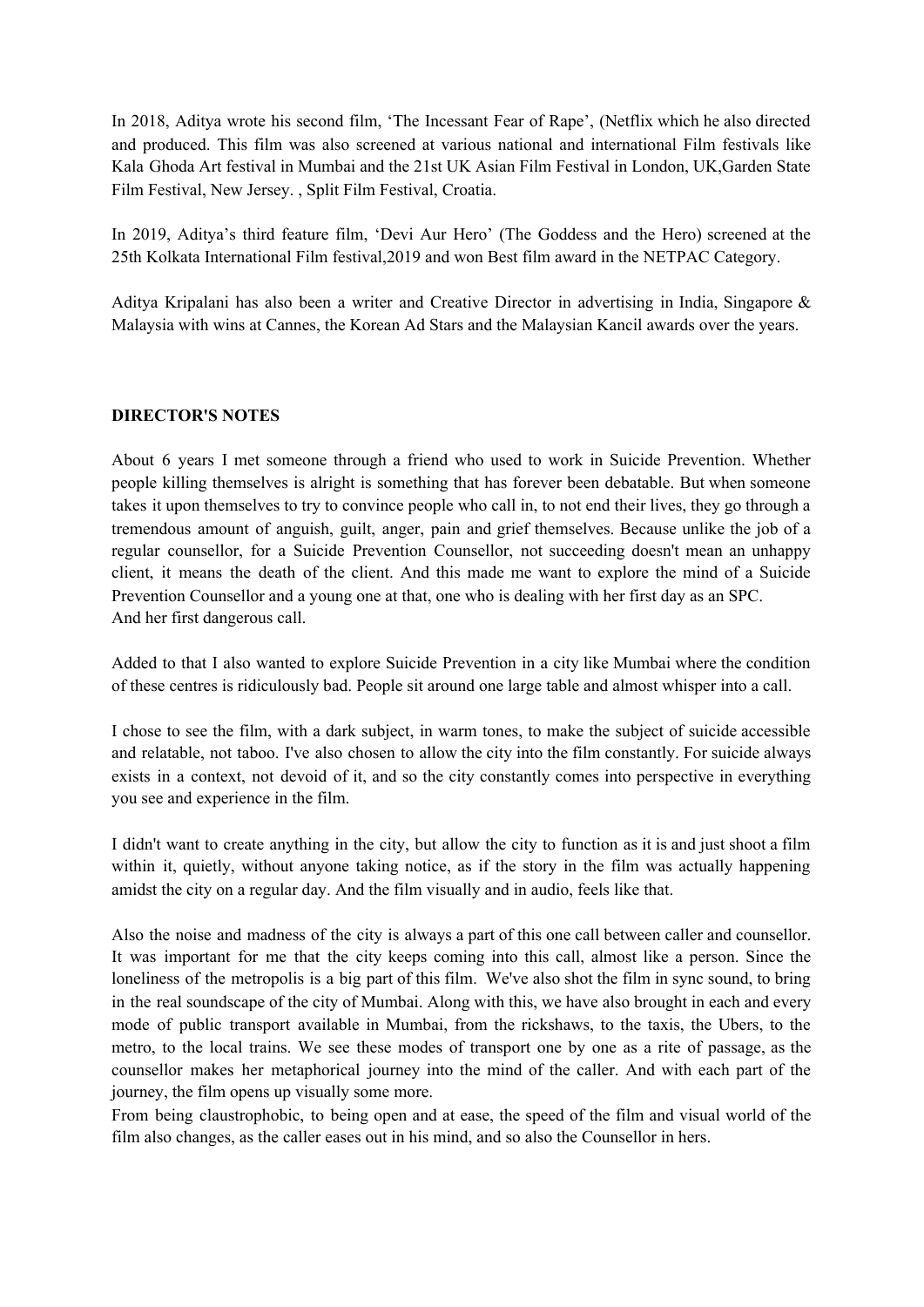## **FILMOGRAPHY**

Tahaan (2008/ Fiction/Feature/97 minutes) as Script Consultant Jogwa (2009/Fiction/Feature/114 minutes) as Script Consultant Tikli and Laxmi Bomb (2017/Fiction/Feature/151 minutes) as Writer, Director, Producer, Composer and Scuffles. Tottaa Pataaka Item Maal (2018/Fiction/Feature/107 minutes) as Writer, Director, Producer and Action Director The Goddess and the Hero (2019/Fiction/Feature/117 minutes) as Writer, Director, Producer and Action Director Not Today (2020/ Fiction/Feature 91 minutes) as Writer, Director, Producer

# **CAST**

**Aliah Rupawala: Rucha Inamdar** (Rucha Inamdar is an actress, known for Operation Parindey (2020), Bhikari (2017) and Criminal Justice (2019)

**Ashwin Mathur: Harsh Chhaya** (Khajoor Pe Atke (2018), Astitva Ek Prem Kahani (2002) and Har Har Byomkesh (2015).)

### **CREW:**

STORY, SCREENPLAY, DIALOGUES: Aditya Kripalani DIRECTED BY Aditya Kripalani PRODUCERS: Aditya Kripalani, Sweta Chhabria Kripalani. DIRECTOR OF PHOTOGRAPHY: Aditi Sharma EDITOR: Rachita Singh. COSTUME: Shraddha Gupta MAKE UP: Maheleqa Mohseni SOUND DESIGNERS: Nilesh Jatwa MUSIC: Aditi Ramesh, Aliyah Qureshi

### **SOME REVIEWS ABOUT THE FILM**

We would like to share some reviews about the film:

"Not Today cleverly takes a morbid topic and makes it into a feel good tale. Also is there anything Harsh Chhaya can't do??? Loved every frame and every tear." - **Sumukhi Suresh: Pushpavalli (Amazon Prime) [\(https://www.imdb.com/name/nm8379179/](https://www.imdb.com/name/nm8379179/) [https://www.instagram.com/sumukhisuresh/\)](https://www.instagram.com/sumukhisuresh/)**

"Stunning performances by Harsh Chhaya as a depressed man who has lost all hope and Rucha Inamdar as a caring counselor on call keep you completely hooked. Director Aditya Kripalani has delicately handled this sensitive issue through his craft in this remarkable film, 'Not Today'" - **Gajraj Rao: Badhaai Ho (Disney. Hotstar) Talvar (Netflix), Black Friday (Netflix) (<https://www.imdb.com/name/nm0710549/> [https://www.instagram.com/gajrajrao/\)](https://www.instagram.com/gajrajrao/)**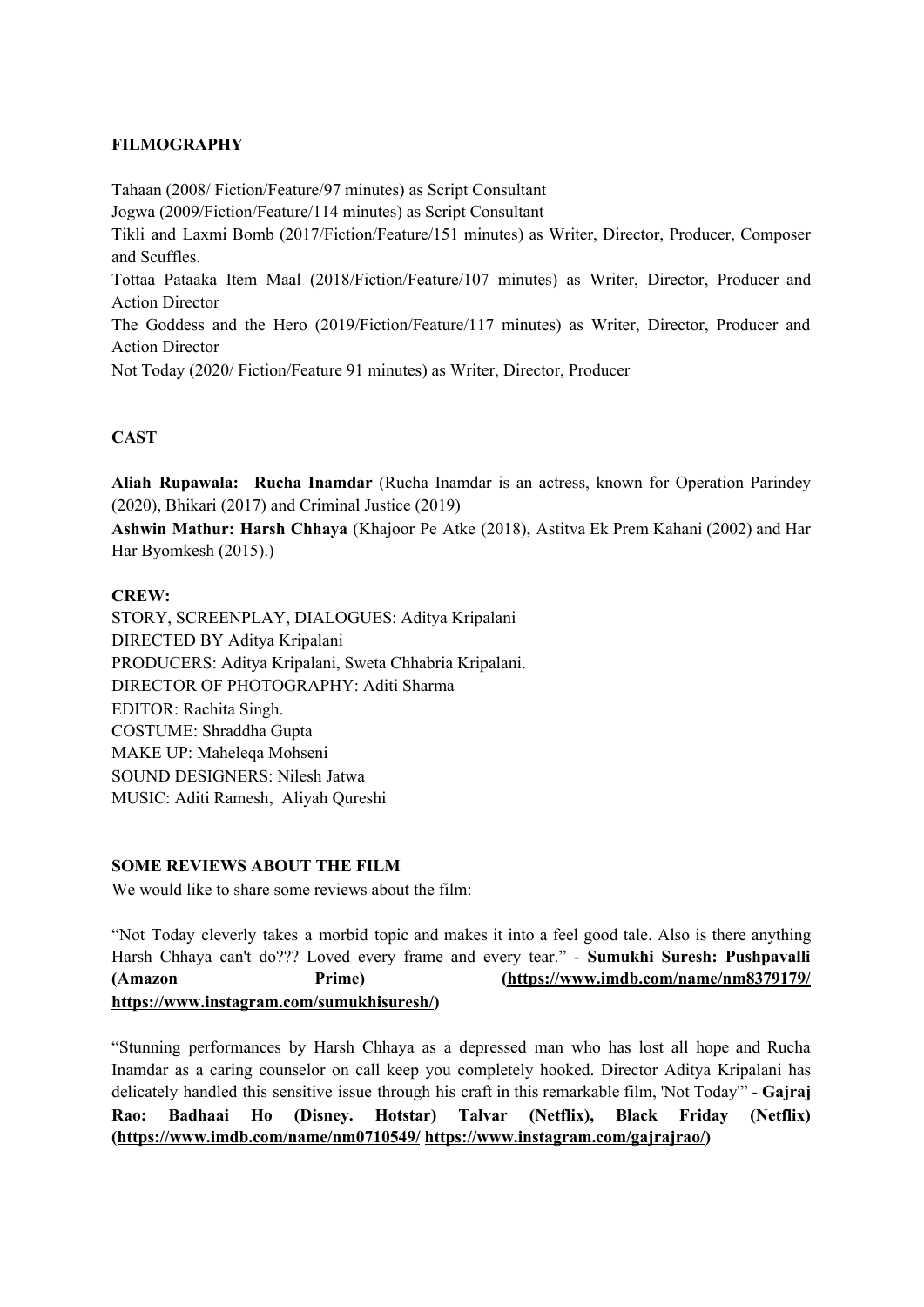"Not today is a heart warming attempt to talk to you about those who need to be spoken to. It enables you to help someone who might need you . To me this is the maker's attempt to share all that he knows about suicide prevention with as many people as possible so that help reaches more and more people. Harsh Chhaya outdoes himself scene after scene! Rucha convinces you that humans are empathetic enough to go out of their way to help another human in need . Aaliya , is living life in one if the most graceful ways of being sentient! They say artists and animals sense upcoming natural calamities and react a certain way before it has arrived . For this film to have been shot in the very beginning of 2020 for me is a testimony to the fact that Aditya as an artist could foresee the need for this awareness on mental health and empathy . By the time it has gotten ready it is more relevant than ever ! Warmest of the wishes from my heart go out to Aditya , Shweta , Harsh and Rucha !" - **Geetika Vidya: Soni (Netflix), Thappad (Amazon Prime) (<https://www.imdb.com/name/nm9447832/> [https://www.instagram.com/geetikavidya/\)](https://www.instagram.com/geetikavidya/)**

"Not today had made me a part of its world ryt from the first scene.. brilliant performances from Rucha, Harsh and Vibha. The film has its own pace which gave me time to retrospect as I was with the journey of the characters. Very real, and gives you hope. Indeed an experience!!" - **Nehha Pendse: Gour Hari Dastaan (Netflix), Natsamrat (Netflix), June (upcoming) (<https://www.imdb.com/name/nm1429271/> <https://www.instagram.com/nehhapendse/>)**

### "आज के वक्त की एक जरूरी और संवेदनशील फ़िल्म है, NOT TODAY "

("NOT TODAY IS AN IMPORTANT AND SENSITIVE FILM IN TODAY'S TIME") - **Vineet Kumar Singh: Bard of Blood (Netflix), Betaal (Netflix), Mukkabaaz (Amazon Prime) (<https://www.imdb.com/name/nm1277547/> [https://www.instagram.com/vineet\\_ksofficial/](https://www.instagram.com/vineet_ksofficial/))**

"Probably the first Indian film that talks about suicide and suicide prevention centers. I have seen films where usually these "taboo topics" are mere sub-plots but never the main story. I think the way Aditya Kriplani executed the story and its characters is very mature, very relatable and said in simple words through simple, ordinary people we see, or maybe unsee, in our daily lives. A well made film. The film has two main characters who never really meet, yet are connected. As an audience I am engaged in their journey throughout the film and completely invested in what they are saying. The film made me think, feel and left me gutted as well. Well shot, well edited and absolutely fantastic performances by Ruchaa and Harsh Chhaya. " - **Shweta Basu Prasad: Serious Men (Netflix), TheTashkent Files. (Zee 5), Iqbal (Amazon Prime) (<https://www.imdb.com/name/nm1284108/> <https://www.instagram.com/shwetabasuprasad11/>)**

"And just like that a saviour drops in..to save..to just hold on..this looming loneliness we all feel on the journey of life.. the helplessness it brings..regardless of what we may have faced..so so

relatable..life and us as people are so beautifully fragile "- **Siddharth Menon: Betaal (Netflix), Made in Heaven (Amazon) Chhappad Phaad ke (Disney Hotstar), Loev (Netflix) (<https://www.imdb.com/name/nm5913962/> [https://instagram.com/sidmenon1\)](https://instagram.com/sidmenon1?igshid=uc3pjhfnjd3f)**

"Not today very boldly peeks into a world we've all pushed under the carpet....our inner demons....things we feel and can't face in our day to day lives....it gives us hope to hold on to someone, a voice perhaps that will say to us "Not Today". I recon feeling this feeling at a point of time in my life when I couldn't reach out to anyone and felt the world was against me and then decided to reach out to someone close to me who said to me, don't do it..... I can't imagine what it would've been for my family if I hadn't made that call..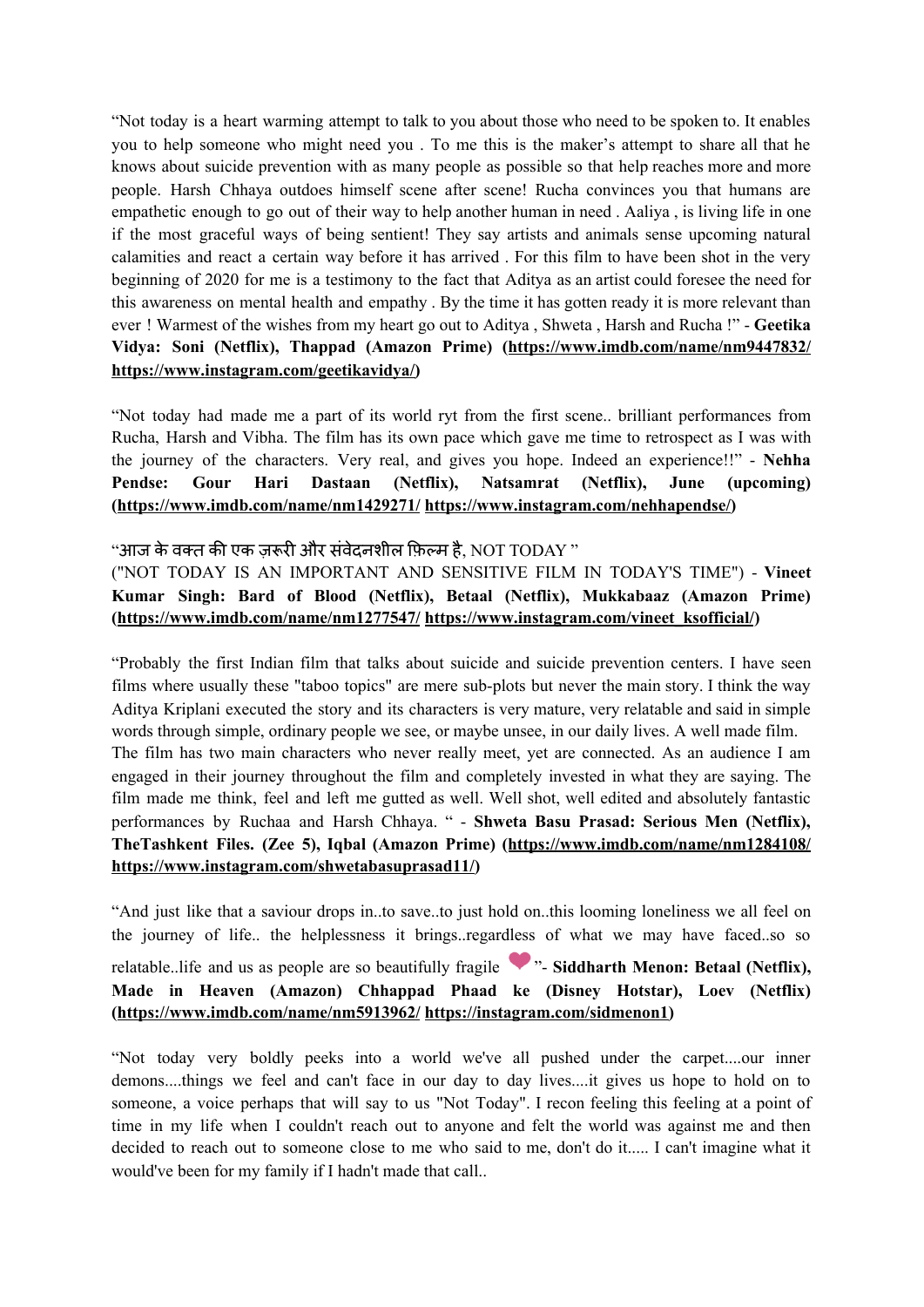It's a personal film and breaks your heart but eventually life triumphs. I took a long time to write this because it takes me back into a space that I had forgotten because I'm so much happier now and it only shows that "this too shall pass" is the ultimate truth.

The actors in Not Today shine through their performance. The woman on the other line, also on her first day at the job listening patiently and the older man wanting to commit suicide speaking his heart

out and eventually both feeling the same feeling

I wish this story reaches millions touching everyone's lives since this is the need and conversation of the hour and I sincerely hope everyone can understand and relate to this and say to themselves,Not Today."- **Aahaana Kumra - Lipstick under my burkha (Netflix), Betaal (Netflix), Khuda Haafiz. (Disney Hotstar),Call my agent (Applause) Marzi (Voot) ([https://www.imdb.com/name/nm3933547/](https://www.imdb.com/name/nm3933547/?ref_=fn_al_nm_1) [https://instagram.com/aahanakumra\)](https://instagram.com/aahanakumra?igshid=1bey4ph0wyvsm)**

"A very important film for the times we live in. With some mind blowing performances. Not to be missed. Not today." - **Rohit Mittal: Autohead (Netflix), Megalopolis (Mubi) (<https://www.imdb.com/name/nm6149183/> <https://www.instagram.com/rohitmittal2607/>)**

'It's a disturbing subject and yet left me with powerful imagery, Rucha Inamdar's performance was special.' - **Kalki Koechlin: Dev D (Netflix), Margarita with a Straw (Netflix), Zindagi Milegi Na Dobara (Netflix), Gully Boy (Amazon Prime), That Girl in Yellow Boots (Netflix). (<https://www.imdb.com/name/nm3202701/> [https://www.instagram.com/kalkikanmani/\)](https://www.instagram.com/kalkikanmani/)**

NOT TODAY is an essential, unique and extremely relevant film in today's times. There are films that one merely views for entertainment, and then there are films that go right into your soul and make you think. Be it about life, society or a certain type of mentality. NOT TODAY takes you right back into your childhood, into the facets and incidents of your life that have been buried into the depths of your soul. Incidents that have personally affected you, be it in your childhood or in your youth. Incidents that have remained unresolved because you were unable to find a solution to them, and have thus kept piling on until they have reached their breaking point. In some cases, these lead to problems that we knowingly try to ignore, and in some cases, it may lead us to finding a solution to them if we're lucky to have a friend by our side.

NOT TODAY, in its truest form, is that friend. One that listens and cares, selflessly. One that's always there. Akin to a therapy session, almost. It is an unconventional, and a supremely wonderful film, and what especially stands out is the way it has been written and shot. Aditya Kripalani has done a brilliant job as the film's writer and director, and the performances in the film are bound to blow you away. Rucha Inamdar has portrayed her role with such finesse and softness, and Harsh Chhaya's performance has left me speechless. I've been watching his work even before I had stepped into the world of acting, and his command over his character is one to especially watch out for. The undertones and calmness he brings to the film truly make him an incredibly natural actor.

This is a film that should reach the masses because it is an important film. It has been more than a month since I last watched it, and I am still reeling from it. I can still feel Rucha and Harsh's characters around me, it feels as though they never left me. That's how touching the film was! Aditya Kripalani, please keep making films, keep making them, keep practising them, you are a very important filmmaker." - **Jitendra Joshi: Sacred Games, Betaal (Netflix) (<https://www.imdb.com/name/nm1241555/> [https://www.instagram.com/jitendrajoshi27/\)](https://www.instagram.com/jitendrajoshi27/)**

I have just watched a film called 'Not Today', which I truly enjoyed. This is a very relevant film, made on a topic we seldom talk about - Mental Health. A crisis that has plagued our society and this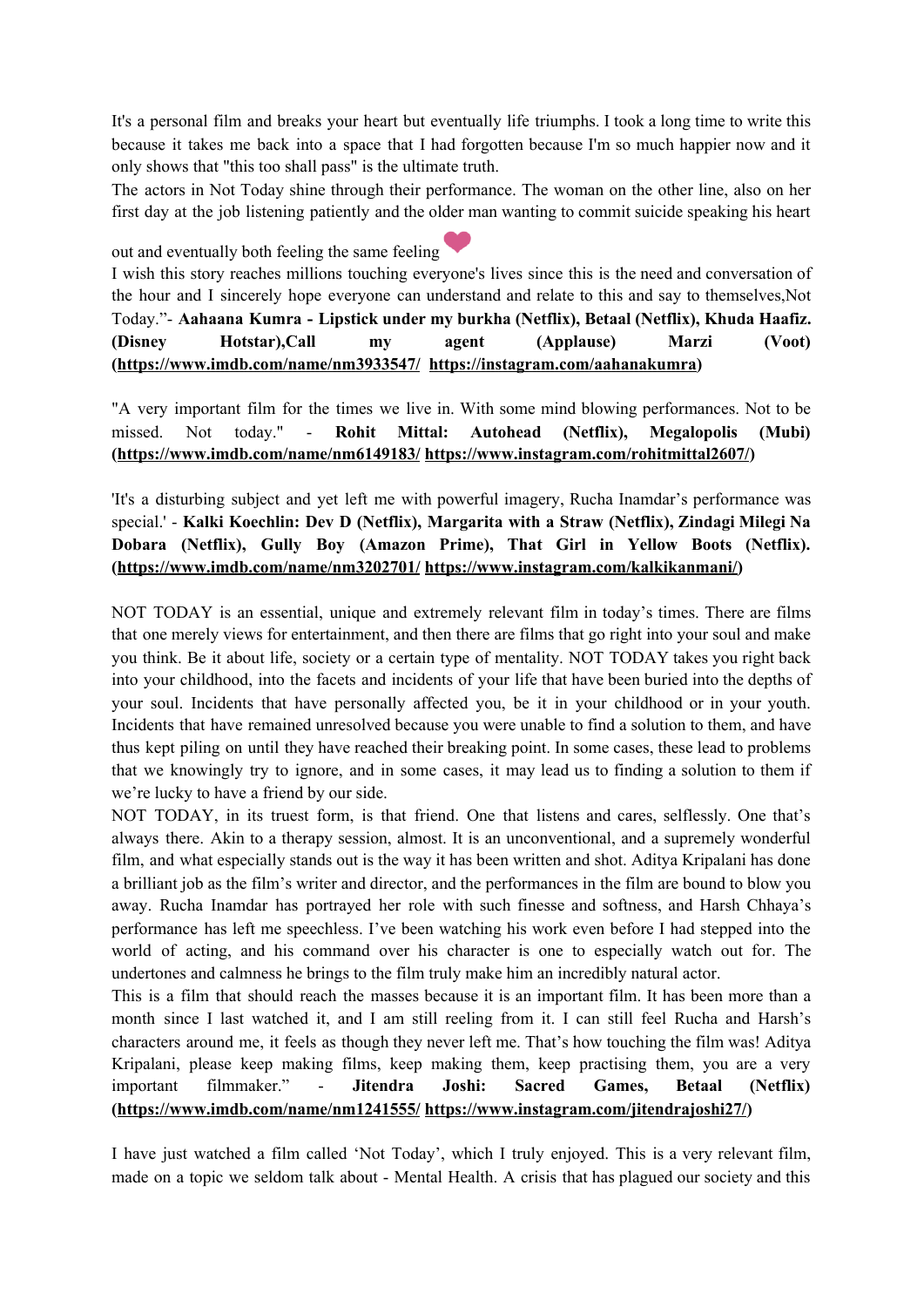film very poignantly tackles the topic. The performances in this film, namely by Rucha and Harsh, are spectacular. As you watch the film, you go deeper and deeper, into the lives of the characters. This is a difficult film, and the direction, screenplay, and performances make the film a worthy watch! I found this to be an exquisite watch. Harsh Chhaya is an excellent actor, but it was my first time watching Rucha Inamdar perform, and she simply blew me away. I have watched Aditya Kripalani's work earlier, and he has made some lovely films in the past. This is a brilliant film and a must-watch. My best wishes to the team of NOT TODAY. Thank You. - **Kumud Mishra: Ram Singh Charlie (Sony Liv), Rockstar (Amazon Prime), Tandav (Amazon Prime) (<https://m.imdb.com/name/nm1122912/> [https://instagram.com/kumudkmishra\)](https://instagram.com/kumudkmishra?igshid=1u133k0m2fxud)**

'Not Today' addresses mental health issues through emotional heartwarming storytelling that emphasises the strength of communication. Aditya Kriplani has dealt with this delicate issue very emotionally and effectively.

'Not today' is a film about hope. It is a film about not giving up. It is about loving life a bit more than usual. It is a film about just being there for someone, when they need it the most.

I loved the way the film has been shot. There are only two characters communicating with each other through mobile screens, but their life journeys are portrayed in quite intense and intriguing manner in the film. 'Not Today' has a strong and captivating visual narrative.

Harsh Chaya has always been my favourite actor and his performance is fabulous. Rucha Inamdar has played the character with extreme honesty and maturity, making it very relatable. She has won my heart! - **Priya Bapat: City of Dreams (Hotstar), Aamhi Doghi (Amazon), Happy Journey (Amazon), Munnabhai MBBS (Netflix /Amazon), Pimpal (Netflix) (<https://www.imdb.com/name/nm4967520/> <https://www.instagram.com/priyabapat/>)**

Not Today. The word itself has hope, determination and wait associated with it. This wait can be for better or for worse but the anticipation in it makes it worthwhile. The film speaks of the same. It celebrates the end and the beginning of life and what it may be if we still hold on to it.

I am a fan of Aditya's work and I absolutely love the real and rawness of the characters and the way he portrays them on screen. This film in particular deals with the most difficult of emotions that any human feels or can endure. It's about taking one's own life and saving it, all together. It's about facing your own demons, learning to let go of some, learning to live with some but most importantly accepting the fact that grief is all we have, it's our constant, it's with grief that we share our most intimate relationship, we are our strongest and our most vulnerable self in pain and grief.

Two people from different faith, stature, belief, age, background, somehow come together and become one. They share their joys, their pain and cling on to each other as if they are their last hope, rather the only hope they have left. It is in misery that we humans find each other, find our lost selves, come alive.

Not Today is a cinema but it's also a slice of our lives. What we are, what we could have been, what we can be.

The actors are phenomenal, Harsh Chhaya has been my favourite forever. I love the fact that there is no BGM in the film, it's just the ambient sound that we hear. Isn't that what happens in our daily lives ?! In our most dark days it's the ambiance that fill up our ears and give us company. I love the long slow shots showing the characters from a distance. Their anxious selves with their flustered hands and feet spoke more than words ever can.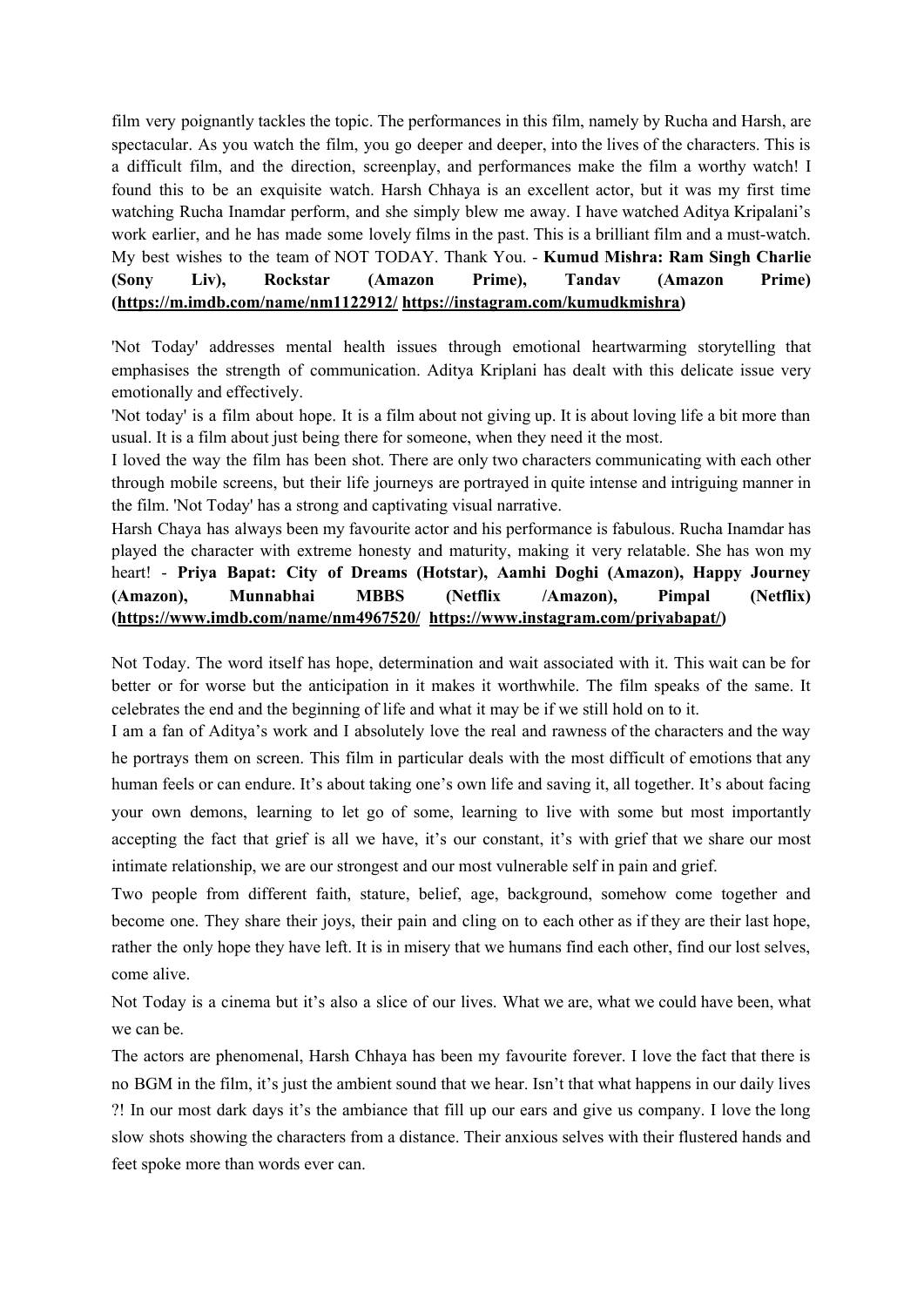I lived with the characters for the duration of the film consumed by their little joys and their immense misery. I guess I am still living with them. This film is an extraordinary one but you have to have the sensitivity to live with it, using the word 'live' because this will stay in your mind and heart for long. - **Swastika Mukherjee: Dil Bechara (Hotstar), Detective Byomkesh Bakshi (Netflix), Pataal Lok (Amazon), Black Widows (Zee5) [\(https://www.imdb.com/name/nm3054665/](https://www.imdb.com/name/nm3054665/) [https://www.instagram.com/swastikamukherjee13/\)](https://www.instagram.com/swastikamukherjee13/)**

We are living in tricky times. Which is why a film like Not Today becomes all the more crucial. Aditya Kripalani raises the delicate issue of mental health with a lot of maturity, vulnerability and fearlessness. With a story based in one night, this film navigates through many ups and downs keeping the idea of 'suicide' at it's core while keeping the narrative on-the-edge. It has some beautiful and refreshing performances by Harsh Chhaya and Rucha Inamdar as the main lead.

The current scenarios in the society make it even more crucial to raise issues like these with such sensitivity. An emotional story at heart, Aditya takes us on a beautifully crafted ride. - **Shlok Sharma: Haraamkhor (Netflix), Zoo (Netflix), Producer - Cargo (Netflix) (<https://www.imdb.com/name/nm2396167/> [https://www.instagram.com/shloksharma/\)](https://www.instagram.com/shloksharma/)**

'Not Today' is a lovely little glimpse into a conversation of two complete strangers on a dark, lonely night. As we eavesdrop on this conversation, the realisation dawns that each person in this busy, bustling city has so much going on inside them which they never share with anyone. The city goes on living and running around them as they speak almost metaphorically reflecting their internal chaos. And as they speak and empty themselves, the city goes quieter. The film portrays compelling performances by its two leads, Rucha Inamdar and Harsh Chhaya. The simple approach by director Aditya Kripalani, never taking the focus away from what is being said is the most perfect way this story could have been told. The film offers a warm shoulder to lean upon. It's a conversation that is a must watch and its a conversation that one must have. - **Vishal Furia (Director): Criminal Justice (Hotstar), Lapachhapi (Zee5), The Missing Stone (MXPlayer) (<https://www.imdb.com/name/nm7954017/> [https://www.instagram.com/furia\\_vishal/\)](https://www.instagram.com/furia_vishal/)**

**Articles about NOT TODAY**

Mid Day [https://www.mid-day.com/articles/aditya-kripalani-opens-up-on-working-on-his-third-film-not-today/](https://www.mid-day.com/articles/aditya-kripalani-opens-up-on-working-on-his-third-film-not-today/22799208) [22799208](https://www.mid-day.com/articles/aditya-kripalani-opens-up-on-working-on-his-third-film-not-today/22799208)

The New Indian Express

[https://www.newindianexpress.com/entertainment/hindi/2020/feb/26/aditya-kripalanis-next-not--toda](https://www.newindianexpress.com/entertainment/hindi/2020/feb/26/aditya-kripalanis-next-not--today-about-suicide-prevention-2108943.html) [y-about-suicide-prevention-2108943.html](https://www.newindianexpress.com/entertainment/hindi/2020/feb/26/aditya-kripalanis-next-not--today-about-suicide-prevention-2108943.html)

DT Next.

[https://www.dtnext.in/News/Cinema/2020/02/26081010/1217135/Aditya-Kripalani-to-make-film-bas](https://www.dtnext.in/News/Cinema/2020/02/26081010/1217135/Aditya-Kripalani-to-make-film-based-on-suicide-prevention.vpf) [ed-on-suicide-prevention.vpf](https://www.dtnext.in/News/Cinema/2020/02/26081010/1217135/Aditya-Kripalani-to-make-film-based-on-suicide-prevention.vpf)

The Hindu

[https://www.thehindu.com/entertainment/movies/aditya-kripalani-interview-a-natural-storyteller/articl](https://www.thehindu.com/entertainment/movies/aditya-kripalani-interview-a-natural-storyteller/article19480337.ece) [e19480337.ece](https://www.thehindu.com/entertainment/movies/aditya-kripalani-interview-a-natural-storyteller/article19480337.ece)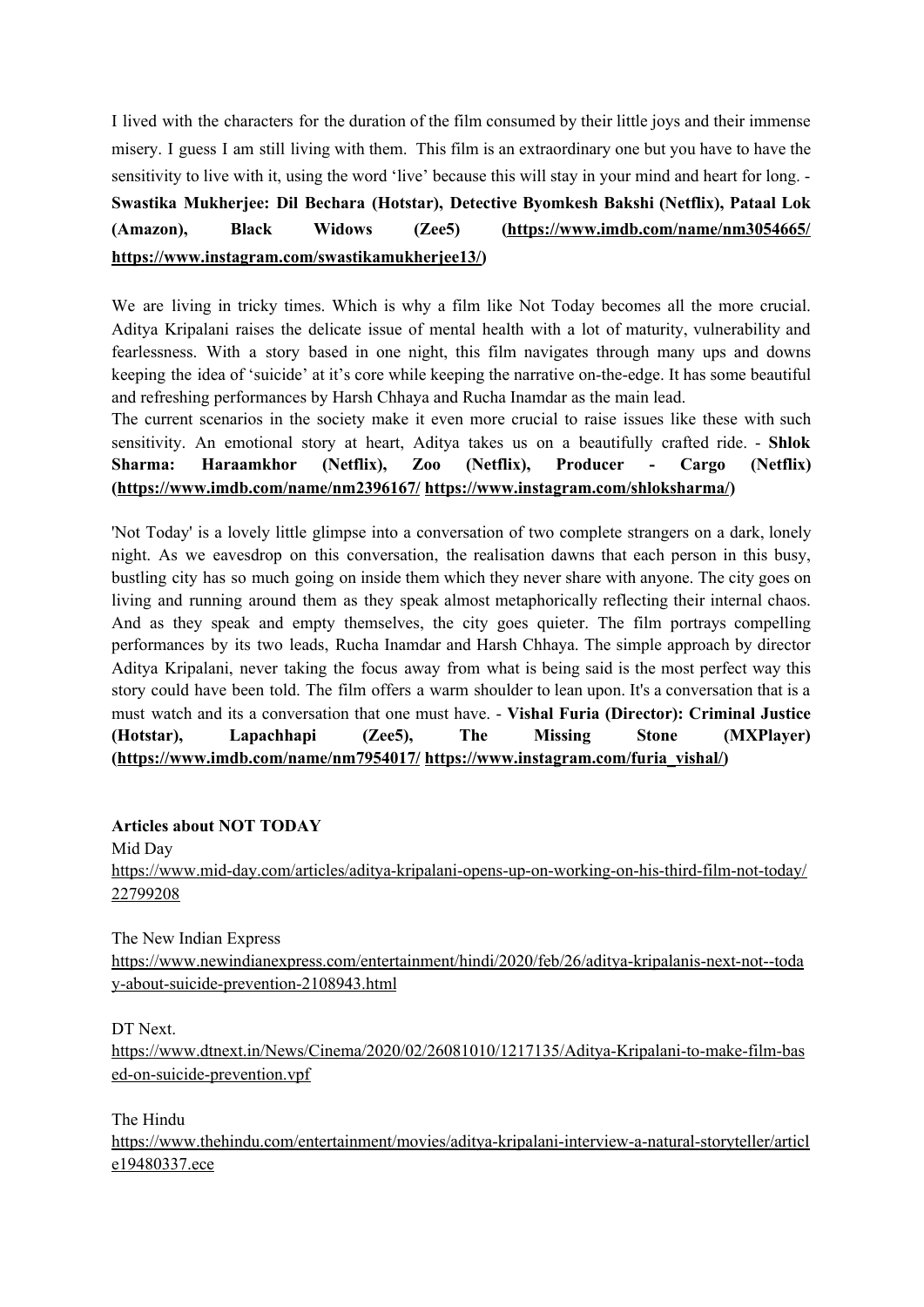The India Print

[https://www.theindiaprint.com/entertainment-news-english/aditya-kripalani-exposes-on-performing-o](https://www.theindiaprint.com/entertainment-news-english/aditya-kripalani-exposes-on-performing-on-his-fourth-film-not-today-21155) [n-his-fourth-film-not-today-21155](https://www.theindiaprint.com/entertainment-news-english/aditya-kripalani-exposes-on-performing-on-his-fourth-film-not-today-21155)

Social Ketchup <https://www.socialketchup.in/ketchuptalks-aditya-kripalani-filmmaker/>

Lastely.com

[https://www.latestly.com/entertainment/bollywood/not-today-aditya-kripalanis-upcoming-film-is-base](https://www.latestly.com/entertainment/bollywood/not-today-aditya-kripalanis-upcoming-film-is-based-on-the-essential-subject-of-suicide-prevention-1561875.html) [d-on-the-essential-subject-of-suicide-prevention-1561875.html](https://www.latestly.com/entertainment/bollywood/not-today-aditya-kripalanis-upcoming-film-is-based-on-the-essential-subject-of-suicide-prevention-1561875.html)

# **DIRECTORS' PAST WORK:**

2017 - Tikli and Laxmi Bomb - streaming on Netflix globally 2018 - 'Tottaa Pataaka Item Maal' (The Incessant Fear of Rape) - streaming on Netflix globally

# **FESTIVAL SCREENINGS**

Devi Aur Hero (The Goddess and the Hero) screened at the 25th Kolkata International Film Festival and won the award for best film in the NETPAC Category.

'Tottaa Pataaka Item Maal' (The Incessant Fear of Rape) screened at the below festivals:

- 21st UK Asian Film Festival, UK April 2019
- 17th Garden State Film Festival, New Jersey March 2019
- 20th Kala Ghoda Film Festival, Mumbai Feb 2019
- Split Film Festival, Croatia, September, 2019

Tikli and Laxmi Bomb' has screened and won awards at the below festivals:

Wins:

- 1. Berlin Independent Film Festival, February 2018 : Winner Best Feature Award
- 2. UK Asian Film Festival, March 2018: Winner Best Film Gender equality
- 3. New Jersey Indian & International Film Festival, June 2018 : Winner Best Film Festival choice award & Best Female Actor award.
- 4. Out of the Can Film Festival, UK, July 2018 : Best Non-English Speaking Film & Best Supporting Actor.
- 5. Jaipur International Film Festival, January 2018: Winner Best Debutante Actress award

Official Selection

- 6. Indian Film Festival of Melbourne, August, 2018: Official Selection & Australia Premiere
- 7. Indian Film Festival of Cincinnati, Ohio, Sep 2018 : Official Selection & Ohio Premiere